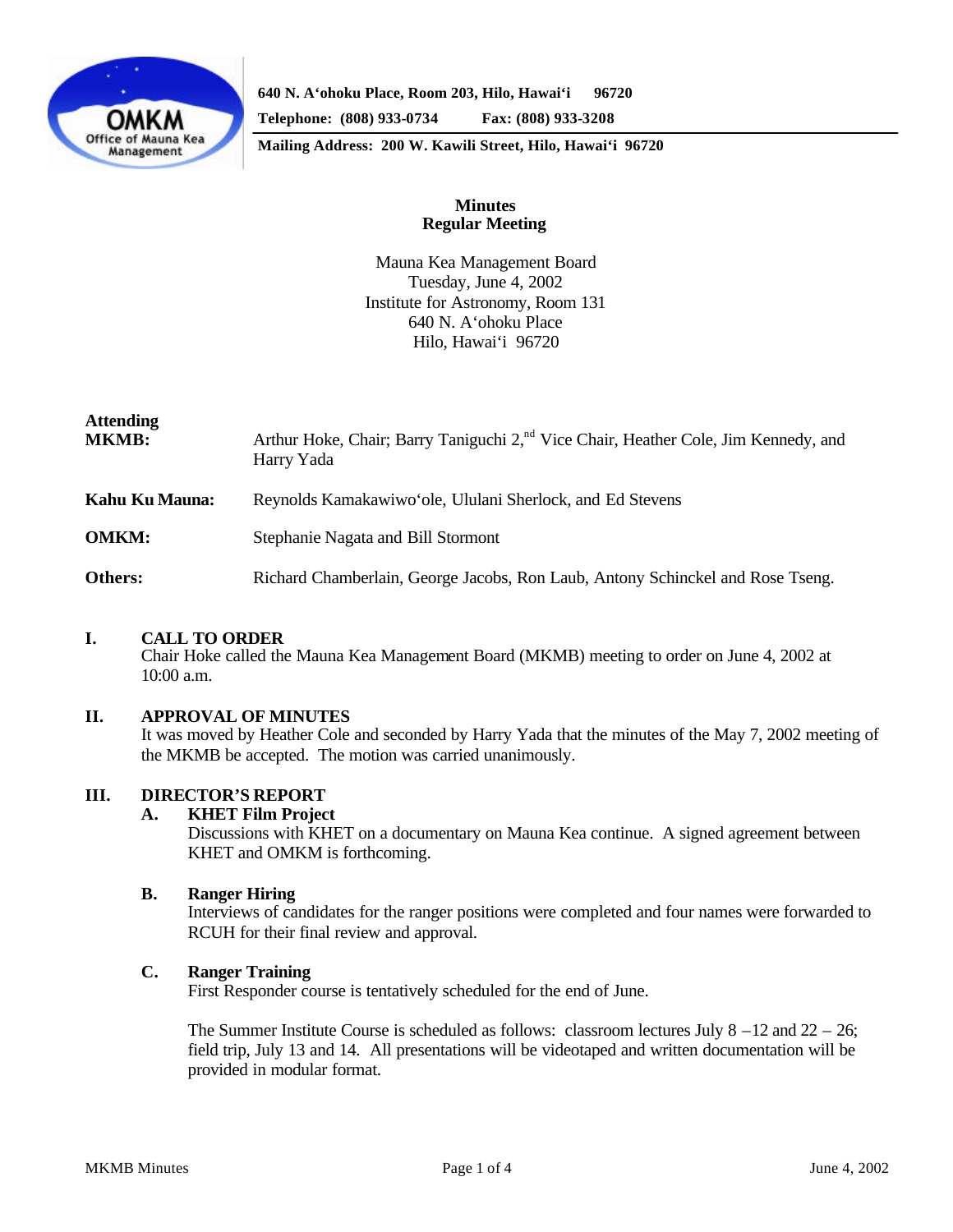# **D. UHH Astronomy Program Receives Grant**

UHH Astronomy received a \$1 million National Science Foundation grant to purchase a 1m instructional telescope. The Master Plan describes the installation of such a telescope at the existing utility/storage site adjacent to the UH 24" facility. The latter facility is described in the Master Plan as a possible refurbished site. Recent discussions indicate, however, that the UHH telescope may be installed in the UH 24" facility instead of the utility/storage site.

Mr. Stevens asked if a request is submitted to install this telescope at the UH 24" site, will the project still be subject to the review process? If it is necessary to "build-out" the 24" facility to accommodate the new telescope, the review process will be required. If it is a matter of installing the telescope and retrofitting the building's interior, the review process is not necessary.

### **E. Red Cross Antenna**

The antenna has been installed and a test schedule is being developed.

### **F. Administrative Rules**

The Office is considering the use of a survey to engage public involvement in the development of the Administrative Rules. In addition to mailing the survey to everyone on the Office's mailing list, press releases will be distributed and public notices published in the newspapers to encourage greater public participation.

### **G. Mauna Kea Activities Association (MKAA)**

Director Stormont attended a meeting of the MKAA to introduce himself and update members on OMKM issues. Expressing concern from a safety perspective, he raised the issue of unescorted hikers to Pu'u Wekiu. He specifically cited an incident in which nine individuals hiked to Pu'u Wekiu and returned after dark. A resolution was proposed by some MKAA members to discontinue hiking tours to the top of Pu'u Wekiu, but they were unable to come to an agreement. MKAA may be submitting a letter to Kahu Ku Mauna requesting its opinion.

Mr. Stevens indicated that Kahu Ku Mauna was concerned that the original narrow trail has widened considerably. The trail is damaging not only the aesthetics of the summit, but wekiu habitat. He offered several suggestions: 1) signs stating "stay on trail"; 2) fix the trail and; 3) establish guidelines for ho'okupu (offerings), such as signs stating "leave it as you find it." He also stated that informal discussions between MKAA and Kahu Ku Mauna would be a good move. If the discussion does not result in a satisfactory solution, it should be referred to the Board.

Barry Taniguchi stated the Board should be involved in this matter. Protocol adopted by the Board, must be followed by everyone, not just commercial tour operators. Citing similarity to the Poliahu situation, the Board should proceed and not wait until MKAA approaches Kahu Ku Mauna. Chair Hoke and Jim Kennedy agreed with Mr. Taniguchi. Dr. Kennedy stated that night vision is the first to go at high altitudes. Mr. Stevens emphasized the need to protect Mauna Kea's aesthetic value and provide for safe visits to the summit.

# **H. Greg Brenner and Baseline Monitoring Survey**

Dr. Brenner completed his second of two contractual surveys. He is in discussion with the Jet Propulsion Laboratory for funding of two additional surveys.

### **I. Kepa Maly**

OMKM has hired Kepa Maly on an interim basis to conduct oral histories and assist with establishing a collection of historical documents.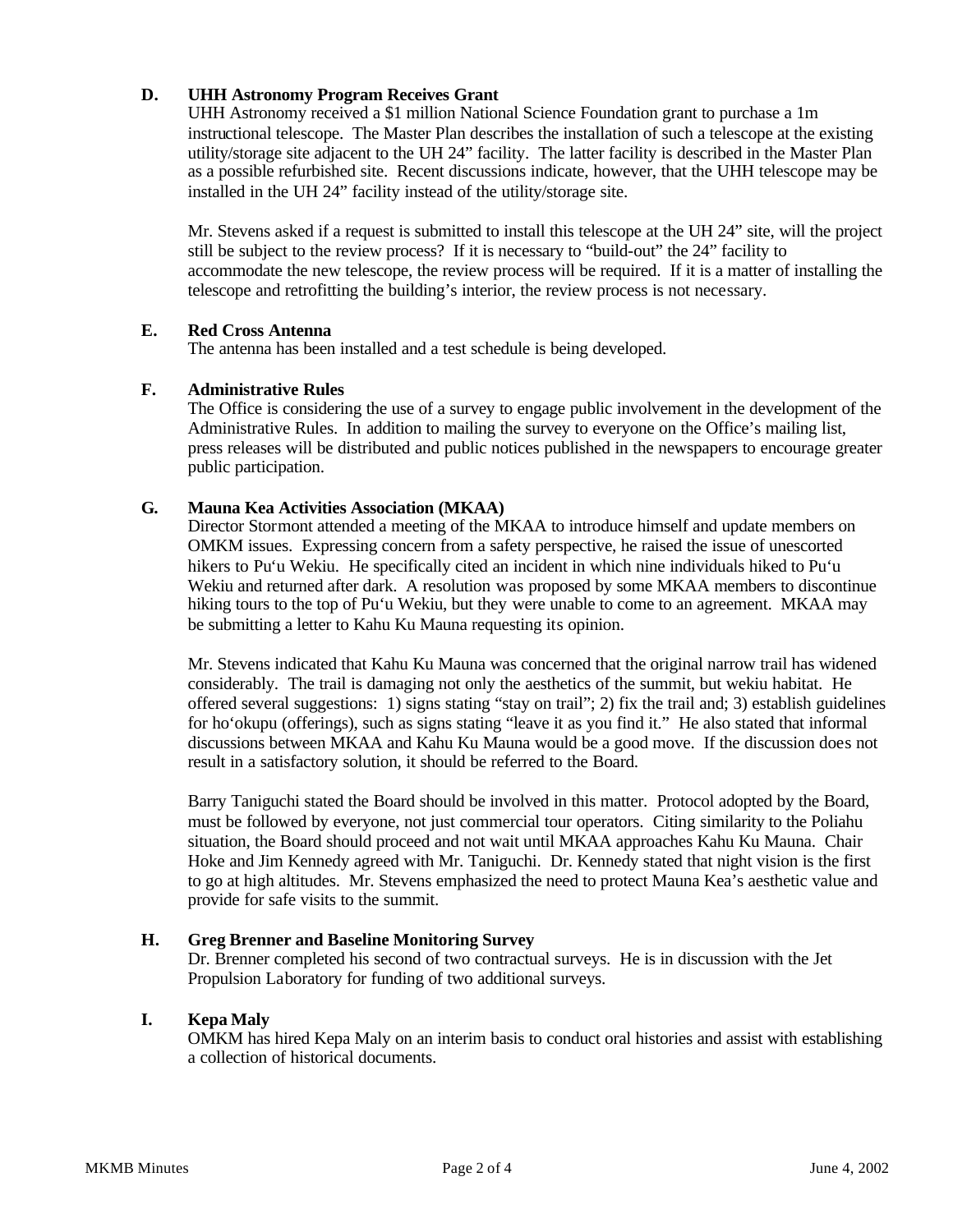# **IV. COMMITTEE REPORTS**

## **A. Kahu Ku Mauna Council**

#### UHH 1m Telescope

Ed Stevens stated that Ahahui Ku Mauna sent a letter to Regent Ikawa proposing an amendment to the Master Plan regarding the UH 24" telescope. The proposal suggests upgrading the UH 24" telescope, which is currently being used for a variety of activities including student instruction, in lieu of constructing a 1m telescope observatory.

It was known at the time the Master Plan was adopted that it contained flaws and amendments would eventually be required. One way to make the BOR aware of the need for amending the Master Plan is to begin submitting amendment requests. In this case, if the UH 24" telescope is upgraded, the site for a 1m telescope would not be needed, thus Ahahui Ku Mauna's proposed amendment calls for the removal of the 1m instructional telescope observatory from the Master Plan. A copy of the letter will be sent to OMKM and MKMB after the BOR receives its copy.

Harry Yada stated there is a process for amending the Master Plan. Dr. Kennedy concurred and further stated that if the objective is to use the existing UH 24" facility to house the UHH telescope, the Master Plan should be amended by deleting the utility/storage site as the location for the instructional telescope. Such an amendment would thus eliminate the utility/storage site as a potential location for another telescope. When asked by Dr. Kennedy, Mr. Stevens affirmatively answered that Ahahui Ku Mauna would support the upgrade of the UH 24" facility in lieu of building a new 1m facility.

#### Kahu Ku Mauna Representative

Mr. Stevens announced he will be stepping down as Kahu Ku Mauna's representative to the Board. The Council will be selecting a new representative.

### Cultural Protocol Meeting

Kahu Ku Mauna, Hawaiian Culture Committee, OMKM and Kalena Silva met with Guy Kaulukukui on June 1, 2002, at Hale Pohaku to discuss the process for developing a protocol for Mauna Kea. Dr. Kaulukukui stated this would be a three-year project.

### **B. Administrative Rules, Environment, and Public Safety and Conduct Committees** No report

### **C. Astronomy Education**

Dr. Kennedy reported a meeting will likely be scheduled for early July.

#### **D. Hawaiian Culture Committee**

Chair Hoke reported members of the Hawaiian Culture Committee participated in the protocol meeting on June 1st. The formal process has begun and the Hawaiian Culture Committee is firmly involved in the process.

# **V. NEW BUSINESS**

### **A. Smithsonian Submillimeter Array**

Director Stormont announced the Office received a request from the Smithsonian Submillimeter Array to install a weather station at its facility, and two cameras on the Subaru facility. The cameras will be used to monitor activity at the submillimeter array site. One of the cameras will be an infrared model to monitor activity at night. Subaru has consented to allow Smithsonian to mount the cameras on its building. Images from the camera will be available on the Internet.